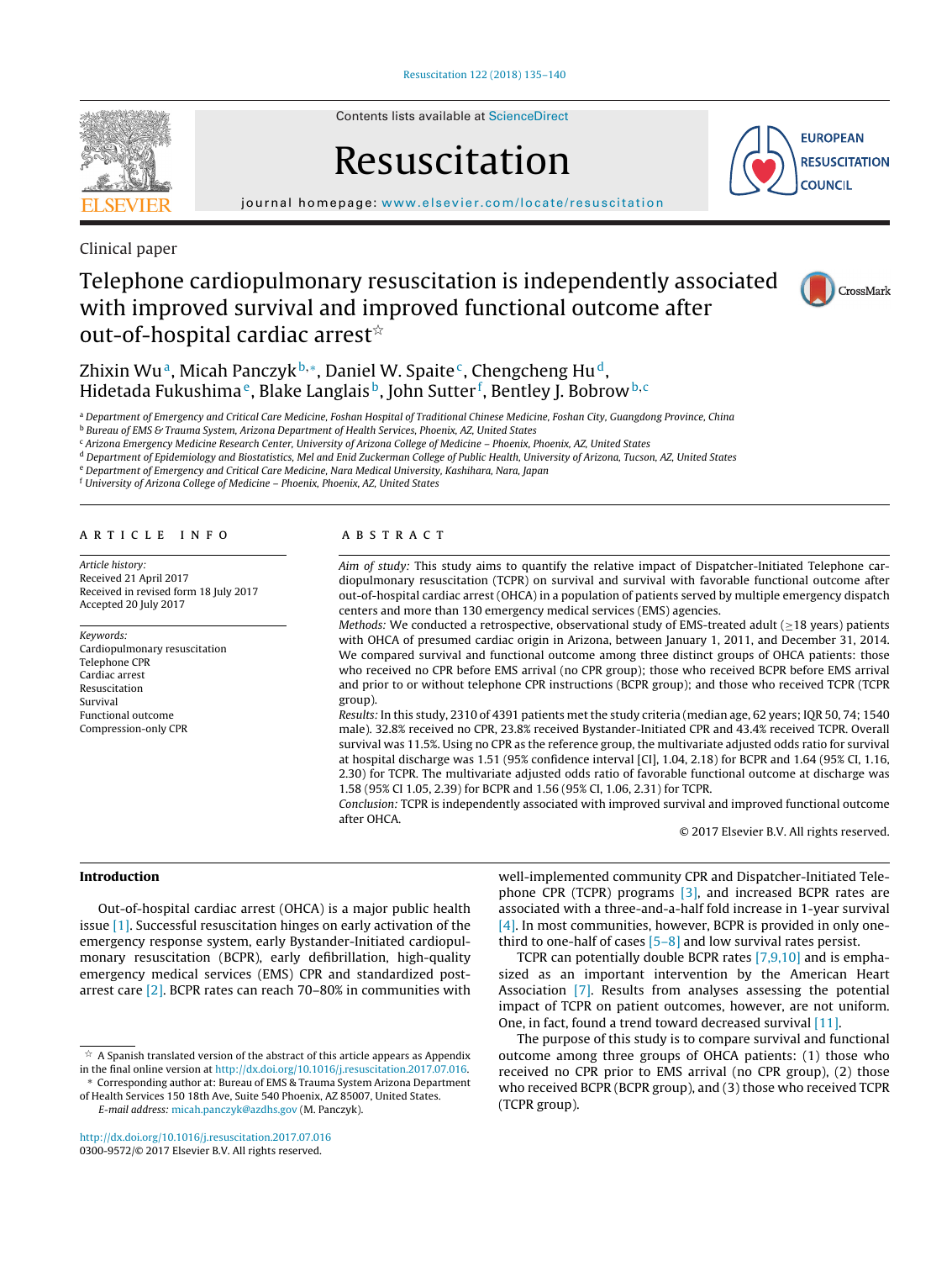#### **Methods**

#### **Study Design, Setting and Population**

This is a retrospective observational study of EMS-treated adult (≥18 years) patients with OHCA of presumed cardiac origin in Arizona, between January 1, 2011, and December 31, 2014.Arizona has 15 counties and 6.7 million residents across urban, suburban, rural and wilderness areas  $[12]$ .) Arrests were presumed to be of cardiac origin unless the arrest was known to be caused by trauma, drowning, drug overdose, or asphyxia  $[5]$ . Cases were excluded if: (1) the patient had a do-not-resuscitate (DNR) order; (2) the arrest was witnessed by EMS providers; (3) the arrest occurred at a medical facility (e.g. doctor's office or nursing home); (4) the telecommunicator was not in immediate contact with the caller at the start of the audio recording but rather spoke first with a telecommunicator transferring the call from another agency; or (5) the audio recording was incomplete or fragmented.

The data collected were exempt from the Health Insurance Portability and Accountability Act (HIPAA) because OHCA has been designated a major public health issue in Arizona and because the Save Hearts in Arizona Registry and Education (SHARE) Program's goal is continuous quality improvement. The Arizona Department of Health Services' Human Subjects Review Board and the University of Arizona Institutional Review Board have granted permission to publish de-identified patient, emergency dispatch center, EMS agency and hospital data. SHARE is registered at ClinicalTrials.gov:# NCT 01999036.

# **Data collection and measurement**

The emergency calls were processed at eight regional dispatch centers covering about 80% of Arizona's population. Trained personnel audited recordings of the calls using a structured data form and a standardized process published previously [\[10\].](#page-4-0) An Utsteinstyle OHCAEMS database pooling from more than 130 agencies was linked with in-hospital post-resuscitation process and outcome data from 46 hospitals [\[13\].](#page-4-0) SHARE is a statewide public health program and collaboration between the University of Arizona, the Arizona Department of Health Services, emergency dispatch centers, EMS agencies and hospitals. It is designed to improve patient outcomes by assessing OHCA incidence and process of care. The program and its results have been described in detail [\[5,8,10,14,15\].](#page-4-0)

Each OHCA case was classified into one of three groups for statistical analysis: (1) no CPR before EMS arrival; (2) BCPR before EMS arrival and prior to or without telephone CPR instructions; and (3) TCPR before EMS arrival. BCPR was considered to have been performed if the start of bystander chest compressions without emergency dispatcher (telecommunicator) CPR instructions was confirmed during the emergency call or in the EMS first care report. TCPR was considered provided iftelecommunicators started CPR instructions that resulted in the initiation of bystander chest compressions. Telecommunicators are expected to provide CPR instructions if the patient is deemed not conscious and not breathing or not breathing normally. (See <http://ow.ly/Ui7E8>)

# **Outcome measures**

The primary outcome was survival to hospital discharge. The secondary outcome was survival to hospital discharge with favorable functional outcome. Favorable functional outcome was defined as a Cerebral Performance Category (CPC) score of 1 (good cerebral performance) or 2 (moderate cerebral disability) at hospital discharge [\[16\].](#page-4-0)

#### **Statistical Analysis**

Continuous variables were summarized by median and interquartile range (IQR) and were compared between multiple groups of patients using the Kruskal-Wallis test. Categorical variables were summarized by frequency and proportion and were compared between multiple groups by either Chi-squared or Fisher's exact test, as appropriate. Logistic regression was used to associate any binary outcome measure with potential risk factors and confounders. Likelihood ratio test was used to test for the association of any variable with the outcome, and for categorical variables the Wald test was used for the comparison between the referent category and any other category. The effect of the continuous variable age in the logistic regression was checked nonparametrically using penalized thin plate regression splines through the generalized additive model [\[17\].](#page-5-0) All patient characteristics, risk factors and intervention variables in [Table](#page-2-0) 1 along with dispatch center were included in an initial logistic regression model, and the backward elimination procedure was used to remove the covariates one by one with p-value threshold of 0.05 while always keeping the CPR group, EMS arrival categories and the demographics (gender and age) in the model. The software environment R  $[18]$  was used for the analysis and the R package mgcv [\[17,19\]](#page-5-0) was used for the generalized additive model. All tests were two-sided with  $\alpha$  = 0.05.

# **Results**

A total of 4391 cases with linked 9-1-1, EMS and outcome data in the SHARE Program database were evaluated. Roughly 75% of the audios investigated were from dispatch centers with protocols based on American Heart Association (AHA) guidelines [\[2,7\]](#page-4-0) and provide compression-only CPR instructions for adult arrests of presumed cardiac origin. Of 4391 patients, 2310 met the study criteria (median age, 62 years; IQR 50, 74; 1540 male). Of the 2081 excluded, 1877 (90.2%) did not meet the study criteria while 204 (9.8%) were missing data. Exclusion criteria are presented in [Fig.](#page-3-0) 1. Overall rate of survival and favorable functional outcome were 11.5% and 8.7%, respectively.

The respective proportion of patients in the no CPR, BCPR and TCPR groups were: 32.8% (n = 758), 23.8% (n = 550) and 43.4%  $(n = 1002)$ . [Table](#page-2-0) 1 shows event characteristics and clinical outcomes across these three groups. The proportion of male patients was significantly different ( $p = 0.007$ ) across the groups. The proportion of males was highest (70.5%) in the Bystander-Initiated CPR group. Age was also significantly different ( $p < 0.001$ ) with the highest median (66 years) in the no CPR group. The proportion of incidents in public locations was significantly different (p < 0.001) with the highest (30.2%) in the BCPR group. The proportion of witnessed arrests was also significantly different ( $p < 0.001$ ), with the BCPR group having the highest rate (42.4%). The proportion of cases with shockable initial rhythm and sustained return of spontaneous circulation (ROSC) was significantly different (p < 0.001 and p = 0.0137, respectively) as well, with the BCPR group having the highest rates (34.5% and 20.4%, respectively).

The three groups had significantly different rates of survival to hospital discharge (p=0.0006) and favorable functional outcome (p < 0.001). The BCPR group had the highest rates (15.1% and 12.4%, respectively), followed by the TCPR group (12.0% and 8.5%). The no CPR group had the lowest rates (8.3% and 6.3%).

[Table](#page-2-0) 2 shows results from a logistic regression analysis for survival to hospital discharge by CPR group. The covariates include patients' CPRgroup, age, gender, witnessed status, location of OHCA and EMS response time. After adjusting for potential confounders and risk factors, both the BCPR group and the TCPR group had significantly higher survival rates compared to the no CPR group [aOR (BCPR) = 1.51; 95% confidence interval [CI]: 1.04, 2.18, p = 0.029; aOR (TCPR) = 1.64; 95%CI: 1.16, 2.30; p = 0.005].

[Table](#page-3-0) 3 reports the parallel analysis for favorable functional outcome at discharge. After adjusting for the potential confounders and risk factors, both the BCPR group and the TCPR group had significantly higher rates offavorable functional outcome compared to the no CPR group [aOR (BCPR) = 1.58; 95% CI: 1.05, 2.39, p = 0.029;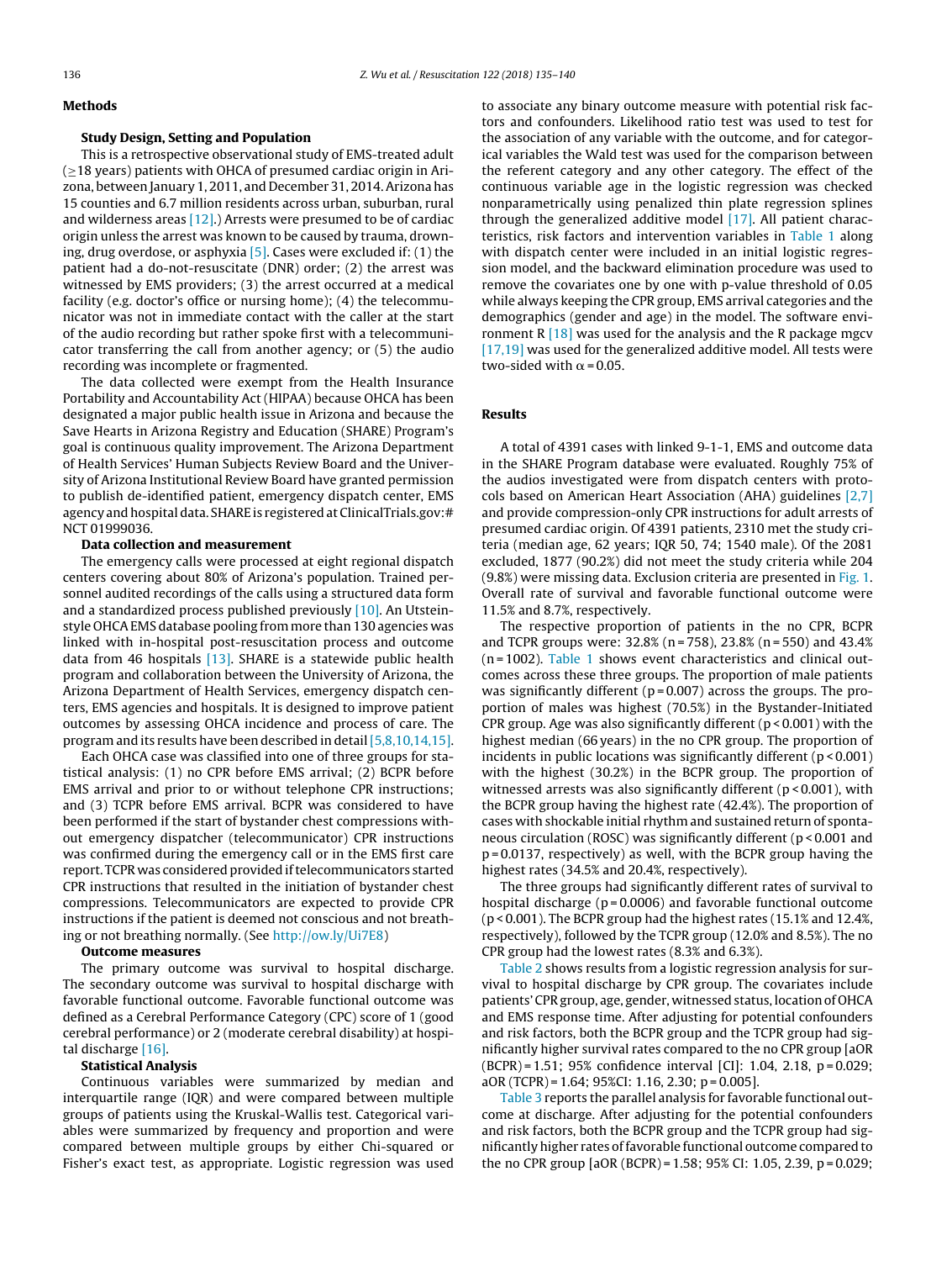#### <span id="page-2-0"></span>**Table 1**

Patient and OHCA Characteristics and Clinical Outcomes.

| Group                              |                  | All <sup>a</sup> | No CPR <sup>a</sup> | Bystander-Initiated<br>CPR <sup>a</sup> | Dispatcher-Initiated<br>Telephone CPR <sup>a</sup> | p-value |
|------------------------------------|------------------|------------------|---------------------|-----------------------------------------|----------------------------------------------------|---------|
| # of Subjects                      |                  | 2310             | 758                 | 550                                     | 1002                                               |         |
| Gender                             | F                | 770 (33.3%)      | 240 (31.7%)         | 162 (29.5%)                             | 368 (36.7%)                                        | 0.007   |
|                                    | M                | 1540 (66.7%)     | 518 (68.3%)         | 388 (70.5%)                             | 634 (63.3%)                                        |         |
| Age                                |                  | 62 (50, 74)      | 66 (53, 77)         | 63 (51, 74)                             | 60 (48, 71)                                        | < 0.001 |
| Location of OHCA                   | Residential      | 1962 (84.9%)     | 654 (86.3%)         | 384 (69.8%)                             | 924 (92.2%)                                        | < 0.001 |
|                                    | Public           | 348 (15.1%)      | 104 (13.7%)         | 166 (30.2%)                             | 78 (7.8%)                                          |         |
| Witnessed                          | No               | 1537 (66.5%)     | 508 (67%)           | 317 (57.6%)                             | 712 (71.1%)                                        | < 0.001 |
|                                    | Yes              | 773 (33.5%)      | 250 (33%)           | 233 (42.4%)                             | 290 (28.9%)                                        |         |
| EMS Dispatch to Arrival Time (min) |                  | 5(4, 6)          | 5(4, 6)             | 5(4,6)                                  | 5(4, 6)                                            | 0.720   |
| Shockable Initial Rhythm           | No               | 1719 (74.4%)     | 596 (78.6%)         | 358 (65.1%)                             | 765 (76.3%)                                        | < 0.001 |
|                                    | Yes              | 579 (25.1%)      | 158 (20.8%)         | 190 (34.5%)                             | 231 (23.1%)                                        |         |
|                                    | Unknown          | 12(0.5%)         | 4(0.5%)             | $2(0.4\%)$                              | 6(0.6%)                                            |         |
| Intubated                          | No               | 843 (36.5%)      | 288 (38%)           | 203 (36.9%)                             | 352 (35.1%)                                        | 0.447   |
|                                    | Yes              | 1345 (58.2%)     | 428 (56.5%)         | 322 (58.5%)                             | 595 (59.4%)                                        |         |
|                                    | Unknown          | 122 (5.3%)       | 42 (5.5%)           | 25(4.5%)                                | 55 (5.5%)                                          |         |
| <b>Sustained ROSC</b>              | No               | 1859 (80.5%)     | 626 (82.6%)         | 423 (76.9%)                             | 810 (80.8%)                                        | 0.014   |
|                                    | Yes              | 377 (16.3%)      | 111 (14.6%)         | 112 (20.4%)                             | 154 (15.4%)                                        |         |
|                                    | Unknown          | 74 (3.2%)        | 21(2.8%)            | 15(2.7%)                                | 38 (3.8%)                                          |         |
| Transported to CRC                 | No               | 1011 (43.8%)     | 349 (46%)           | 219 (39.8%)                             | 443 (44.2%)                                        | 0.073   |
|                                    | Yes              | 1298 (56.2%)     | 408 (53.8%)         | 331 (60.2%)                             | 559 (55.8%)                                        |         |
|                                    | Unknown          | 1(0%)            | $1(0.1\%)$          | $0(0\%)$                                | $0(0\%)$                                           |         |
| Survival at Discharge              | No               | 1976 (85.5%)     | 672 (88.7%)         | 451 (82%)                               | 853 (85.1%)                                        | 0.001   |
|                                    | Yes              | 266 (11.5%)      | 63 (8.3%)           | 83 (15.1%)                              | 120 (12.0%)                                        |         |
|                                    | Unknown          | 68 (2.9%)        | 23(3%)              | 16 (2.9%)                               | 29(2.9%)                                           |         |
| CPC at Discharge                   | Good(1,2)        | 201 (8.7%)       | 48 (6.3%)           | 68 (12.4%)                              | 85 (8.5%)                                          | 0.001   |
|                                    | Poor $(3, 4, 5)$ | 2020 (87.4%)     | 683 (90.1%)         | 459 (83.5%)                             | 878 (87.6%)                                        |         |
|                                    | Unknown          | 89 (3.9%)        | 27 (3.6%)           | 23(4.2%)                                | 39 (3.9%)                                          |         |

OHCA indicates out-of-hospital cardiac arrest; CPR, cardiopulmonary resuscitation; ROSC, return of spontaneous circulation; CRC, cardiac receiving center; CPC, cerebral performance category

 $a$  median (interquartile range, IQR) for continuous variables and count (percentage) for categorical variables.

\* Chi-squared test for categorical variables and Kruskal-Wallis test for continuous variables; the unknown category, if present, is excluded from the testing procedure.

## **Table 2**

Logistic Regression for Survival at Discharge<sup>a</sup>.

| Variable                | Levels                             | aOR   | 95% CI       | P-value <sup>*</sup> (Category) | P-value <sup>#</sup> (Covariate) |
|-------------------------|------------------------------------|-------|--------------|---------------------------------|----------------------------------|
| <b>CPR Status</b>       | No CPR                             | --    |              | --                              | 0.011                            |
|                         | Bystander-Initiated CPR            | 1.51  | (1.04, 2.18) | 0.029                           |                                  |
|                         | Dispatcher-Initiated Telephone CPR | 1.64  | (1.16, 2.30) | 0.005                           |                                  |
| Gender                  | F                                  | $- -$ | $-$          | $- -$                           | 0.556                            |
|                         | M                                  | 1.1   | (0.81, 1.48) | 0.557                           |                                  |
| Age                     |                                    | 0.98  | (0.97, 0.99) | $\qquad \qquad -$               | < 0.001                          |
| Location of OHCA        | Residential                        | $- -$ | $- -$        | $- -$                           | < 0.001                          |
|                         | Public                             | 2.26  | (1.63, 3.15) | < 0.001                         |                                  |
| Witnessed               | No                                 | $- -$ |              | $- -$                           | < 0.001                          |
|                         | Yes                                | 3.71  | (2.79, 4.92) | < 0.001                         |                                  |
| <b>EMS Arrival Time</b> | 4 min or below                     | $- -$ |              | --                              | 0.161                            |
|                         | 5 min                              | 0.75  | (0.52, 1.08) | 0.124                           |                                  |
|                         | $6-7$ min                          | 1.09  | (0.78, 1.53) | 0.626                           |                                  |
|                         | 8 min or above                     | 0.66  | (0.42, 1.05) | 0.079                           |                                  |
|                         | Unknown                            | 0.78  | (0.22, 2.80) | 0.709                           |                                  |

CPR indicates cardiopulmonary resuscitation; OHCA, out-of-hospital cardiac arrest; EMS, emergency medical services

<sup>a</sup> Model adjusted for age, gender, witness status, location and EMS arrival time.

Wald test.

# Likelihood ratio test.

aOR (TCPR) = 1.56; 95% CI: 1.06, 2.31, p = 0.025]. Dispatch centers and various dichotomizations of EMS response time were not statistically significant, and hence were not included in Tables 2 and 3.

### **Discussion**

Our statewide analysis showed that survival and survival with favorable functional outcome were significantly higher among patients who received TCPR and BCPR than among patients who received no CPR. Compared to no CPR, the ORs for BCPR and TCPR were similar for both survival and survival with favorable functional outcome. However, methods and results of studies assessing its impact on survival and functional outcome are not uniform. Bohm, et al. reviewed related papers published between 1985 and 2009 and found that there is limited evidence supporting the survival benefit of TCPR instructions. All reviewed studies comparing patient outcomes when CPR is provided with or without telecommunicator CPR instructions lack the statistical power to draw significant conclusions [\[20\].](#page-5-0) Thus, we analyzed a large sample of patient data to compare survival and functional outcomes among those receiving TCPR, BCPR and no CPR in order to determine whether TCPR improved outcomes.

Our findings are consistent with those in separate studies by Song et al. and Tanaka et al., both of which found that implementation of guideline-based TCPR protocols and/or qualityimprovement programs was associated with increased survival and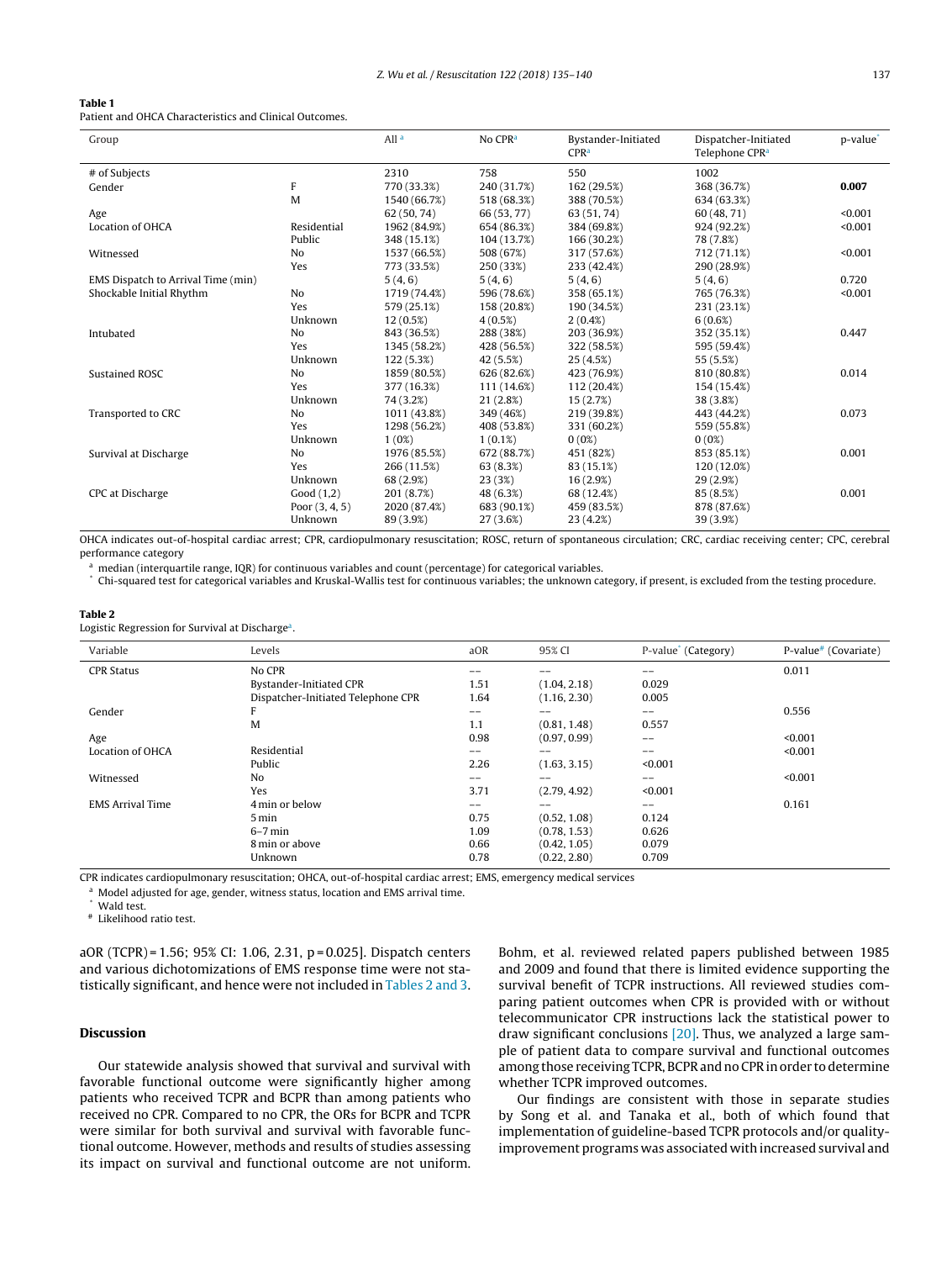<span id="page-3-0"></span>

#### **Fig. 1.** Study Enrollment.

OHCA indicates out-of-hospital cardiac arrest; EMS, emergency medical services; DNR, do not resuscitate order; CPR, cardiopulmonary resuscitation.

#### **Table 3**

Logistic Regression for Favorable Functional Outcome at Discharge<sup>a</sup>.

| Variableb               | Levels                             | aOR               | 95% CI       | P-value <sup>*</sup> (Category) | P-value# (Covariate) |
|-------------------------|------------------------------------|-------------------|--------------|---------------------------------|----------------------|
| <b>CPR Status</b>       | No CPR                             | --                |              | --                              | 0.037                |
|                         | Bystander-Initiated CPR            | 1.58              | (1.05, 2.39) | 0.029                           |                      |
|                         | Dispatcher-Initiated Telephone CPR | 1.56              | (1.06, 2.31) | 0.025                           |                      |
| Gender                  | F                                  | $\qquad \qquad -$ | --           | $\qquad \qquad -$               | 0.267                |
|                         | M                                  | 1.22              | (0.86, 1.74) | 0.271                           |                      |
| Age                     |                                    | 0.98              | (0.97, 0.99) | $- -$                           | < 0.001              |
| Location of OHCA        | Residential                        | --                | $- -$        | --                              | < 0.001              |
|                         | Public                             | 2.58              | (1.79, 3.71) | < 0.001                         |                      |
| Witnessed               | No                                 | --                |              | $- -$                           | < 0.001              |
|                         | Yes                                | 3.76              | (2.71, 5.20) | < 0.001                         |                      |
| <b>EMS Arrival Time</b> | 4 min or below                     | --                | $- -$        | $\qquad \qquad -$               | 0.179                |
|                         | 5 min                              | 0.74              | (0.49, 1.12) | 0.152                           |                      |
|                         | $6-7$ min                          | 0.88              | (0.59, 1.30) | 0.513                           |                      |
|                         | 8 min or above                     | 0.54              | (0.31, 0.93) | 0.026                           |                      |
|                         | Unknown                            | 0.7               | (0.15, 3.16) | 0.641                           |                      |

CPR indicates cardiopulmonary resuscitation; OHCA, out-of-hospital cardiac arrest; EMS, emergency medical services.

a Model adjusted for age, gender, witness status, location and EMS arrival time.

 $<sup>b</sup>$  The model also adjusted for dispatch center (not shown; p = 0.0085).</sup>

Wald test.

# Likelihood ratio test.

increased favorable functional outcome [\[21,22\].](#page-5-0) Vaillancourt, however, found a trend toward decreased survival in cases where TCPR instructions were provided [\[11\]](#page-4-0) and Fujie found that survival and favorable functional outcome rates did not vary across cases where TCPR instructions were provided or not provided [\[23\].](#page-5-0) In addition, Akahane found that, though TCPR was associated with increased 1-month survival, it was not associated with increased favorable

functional outcome [\[24\].](#page-5-0) Ro found that TCPR was associated with increased favorable functional outcome, but not with increased survival to discharge [\[25\].](#page-5-0)

Our study is unique in several ways and adds additional information to the published literature. First, it draws on data collected from multiple emergency dispatch centers primarily prescribing compression-only CPR for adult OHCAs of cardiac origin. The 2015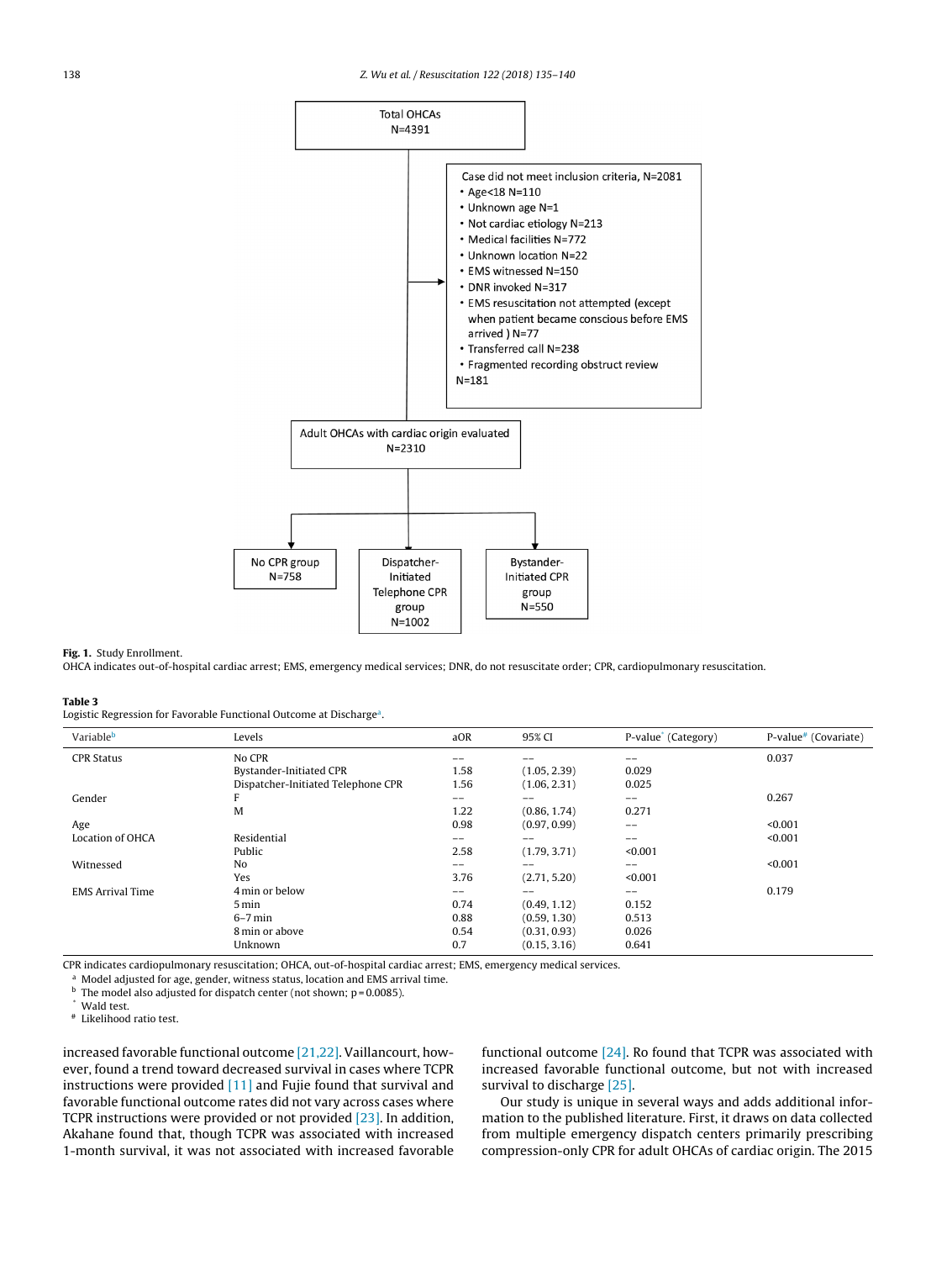<span id="page-4-0"></span>AHA guidelines recommend the provision of compression-only instructions for adult OHCAs of cardiac origin [2]. Second, we evaluated functional outcomes for each CPR group in addition to evaluating survival. Third, our study utilized data from multiple, independent EMS systems participating in a statewide public health cardiac resuscitation program designed to improve all facets of OHCA care.

We followed Rea et al. in defining three CPR groups among patients ≥ 18 years and in adjusting for age, gender, witness status, location and EMS response time [\[26\].](#page-5-0) They too found that both BCPR and TCPR increased survival compared to no CPR [aOR (BCPR) = 1.69; 95% CI: 1.42, 2.01; aOR (TCPR) = 1.45; 95% CI: 1.21, 1.73] [\[26\].](#page-5-0) In Rea's study, patient functional outcome was unclear due to incomplete data [\[26\].](#page-5-0) We found that BCPR and TCPR are about equally effective in promoting favorable functional outcomes as well, a result consistent with Goto's recent three-group study of patients <18 years [\[27\].](#page-5-0)

These results are plausible even though BCPR has two presumed advantages over TCPR. The first is that, by the definition used in this study, BCPR starts sooner after arrest onset than TCPR. This timing is vital because of the degree to which patient outcomes deteriorate in the absence of CPR [\[28\].](#page-5-0) The second is that lay rescuers who perform BCPR on their own initiative are more likely to have had CPR training [\[29\]](#page-5-0) and the confidence needed to start CPR.

Any advantage that accrues to TCPR, then, would do so (1) between the time TCPR is started and the time professional rescuers assume care and (2) despite the fact that these rescuers are less likely to have had CPR training than those who initiate CPR without telecommunicator assistance. Telecommunicators have the potential not only to help lay rescuers recognize cardiac arrest and start CPR, but also to help create and maintain appropriate compression rate, depth and fraction through continuous CPR coaching until professional rescuers assume care [2,30,31]. This is an essential function because lay rescuer CPR knowledge and skill erode quickly after training [\[32\].](#page-5-0) As a rule, telecommunicators in the present study direct lay rescuers to count their compressions out loud so telecommunicators can monitor and adjust the rate as needed. In this way, they can provide real-time audio feedback consistent with audiovisual feedback shown to improve compression quality among EMS professionals [\[33,34\].](#page-5-0)

In addition, these telecommunicators are trained to provide psychological support throughout the emergency call, encouraging lay rescuers to continue compressions until professional help arrives. This is also an essential function – one simulation study showed thatlay rescuers aged 50–75 could perform adequate compressions for at least 10 min when coached by a telecommunicator [\[35\].](#page-5-0) Furthermore, telecommunicators in the present study are encouraged to have bystanders switch rescuers if fatigue requires and more than one bystander is present (see <http://cprlinktolife.com>).

Finally, a TCPR continuous quality improvement program including standardized reviews of audio recordings and system and case level feedback to agencies and individual providers in the study region may have improved outcomes for patients receiving TCPR [8].

Our study has limitations. First, it is not a randomized trial. We did, however, control for known confounders. Second, we did not assess lay rescuer knowledge of CPR, CPR training history, socioeconomic status, or relationship to the patient which may impact the caller's willingness to perform CPR. Third, TCPR protocols varied across dispatch centers. About 75% of the audio recordings evaluated in this study were from dispatch centers that drafted their own protocols. The remainder were from centers using various versions of Medical Priority Dispatch or Association of Public-Safety Communications Officials systems [\[36\].](#page-5-0) Finally, this study is missing survival data on 68 patients and CPC score on 89 patients.

Future efforts investigating the potential benefits of TCPR should consider not only arrests of cardiac origin but also those that stem from respiratory causes such as drowning, drug overdose, and asphyxia. Such work could give 9-1-1 agencies impetus to improve and expand the provision of TCPR to a potentially growing group of patients.

# **Conclusion**

In this statewide analysis involving multiple emergency dispatch centers and EMS systems, we found that TCPR was independently associated with increased survival and favorable functional outcome after OHCA and was as effective as BCPR.

### **Conflicts of interest**

Drs. Bobrow and Spaite disclose that the University of Arizona received funding from the Medtronic Foundation through the Heart Rescue Grant to support community-based translation of resuscitation science. Dr. Zhixin Wu received support from Science and Technology Foundation of Foshan City, China (no.2015AB00355 and no. 2015AG10001), Guangdong Province Science and Technology Foundation (no. 2014A020212002).

## **References**

- [1]. [Mozaffarian](http://refhub.elsevier.com/S0300-9572(17)30297-6/sbref0005) [D,](http://refhub.elsevier.com/S0300-9572(17)30297-6/sbref0005) [Benjamin](http://refhub.elsevier.com/S0300-9572(17)30297-6/sbref0005) [EJ,](http://refhub.elsevier.com/S0300-9572(17)30297-6/sbref0005) [Go](http://refhub.elsevier.com/S0300-9572(17)30297-6/sbref0005) [AS,](http://refhub.elsevier.com/S0300-9572(17)30297-6/sbref0005) [et](http://refhub.elsevier.com/S0300-9572(17)30297-6/sbref0005) [al.](http://refhub.elsevier.com/S0300-9572(17)30297-6/sbref0005) [Heart](http://refhub.elsevier.com/S0300-9572(17)30297-6/sbref0005) [disease](http://refhub.elsevier.com/S0300-9572(17)30297-6/sbref0005) [and](http://refhub.elsevier.com/S0300-9572(17)30297-6/sbref0005) [stroke](http://refhub.elsevier.com/S0300-9572(17)30297-6/sbref0005) [statis](http://refhub.elsevier.com/S0300-9572(17)30297-6/sbref0005)[tics?2015](http://refhub.elsevier.com/S0300-9572(17)30297-6/sbref0005) [update:](http://refhub.elsevier.com/S0300-9572(17)30297-6/sbref0005) [a](http://refhub.elsevier.com/S0300-9572(17)30297-6/sbref0005) [report](http://refhub.elsevier.com/S0300-9572(17)30297-6/sbref0005) [from](http://refhub.elsevier.com/S0300-9572(17)30297-6/sbref0005) [the](http://refhub.elsevier.com/S0300-9572(17)30297-6/sbref0005) [American](http://refhub.elsevier.com/S0300-9572(17)30297-6/sbref0005) [Heart](http://refhub.elsevier.com/S0300-9572(17)30297-6/sbref0005) [Association.](http://refhub.elsevier.com/S0300-9572(17)30297-6/sbref0005) [Circulation](http://refhub.elsevier.com/S0300-9572(17)30297-6/sbref0005) [2015;131:e29–322.](http://refhub.elsevier.com/S0300-9572(17)30297-6/sbref0005)
- [2]. [Kleinman](http://refhub.elsevier.com/S0300-9572(17)30297-6/sbref0010) [ME,](http://refhub.elsevier.com/S0300-9572(17)30297-6/sbref0010) [Brennan](http://refhub.elsevier.com/S0300-9572(17)30297-6/sbref0010) [EE,](http://refhub.elsevier.com/S0300-9572(17)30297-6/sbref0010) [Goldberger](http://refhub.elsevier.com/S0300-9572(17)30297-6/sbref0010) [ZD,](http://refhub.elsevier.com/S0300-9572(17)30297-6/sbref0010) [et](http://refhub.elsevier.com/S0300-9572(17)30297-6/sbref0010) [al.](http://refhub.elsevier.com/S0300-9572(17)30297-6/sbref0010) [Part](http://refhub.elsevier.com/S0300-9572(17)30297-6/sbref0010) [5:](http://refhub.elsevier.com/S0300-9572(17)30297-6/sbref0010) [adult](http://refhub.elsevier.com/S0300-9572(17)30297-6/sbref0010) [basic](http://refhub.elsevier.com/S0300-9572(17)30297-6/sbref0010) [life](http://refhub.elsevier.com/S0300-9572(17)30297-6/sbref0010) [support](http://refhub.elsevier.com/S0300-9572(17)30297-6/sbref0010) [and](http://refhub.elsevier.com/S0300-9572(17)30297-6/sbref0010) [cardiopulmonary](http://refhub.elsevier.com/S0300-9572(17)30297-6/sbref0010) [resuscitation](http://refhub.elsevier.com/S0300-9572(17)30297-6/sbref0010) [quality:](http://refhub.elsevier.com/S0300-9572(17)30297-6/sbref0010) [2015](http://refhub.elsevier.com/S0300-9572(17)30297-6/sbref0010) [american](http://refhub.elsevier.com/S0300-9572(17)30297-6/sbref0010) [heart](http://refhub.elsevier.com/S0300-9572(17)30297-6/sbref0010) [association](http://refhub.elsevier.com/S0300-9572(17)30297-6/sbref0010) [guidelines](http://refhub.elsevier.com/S0300-9572(17)30297-6/sbref0010) [update](http://refhub.elsevier.com/S0300-9572(17)30297-6/sbref0010) [for](http://refhub.elsevier.com/S0300-9572(17)30297-6/sbref0010) [cardiopulmonary](http://refhub.elsevier.com/S0300-9572(17)30297-6/sbref0010) [resuscitation](http://refhub.elsevier.com/S0300-9572(17)30297-6/sbref0010) [and](http://refhub.elsevier.com/S0300-9572(17)30297-6/sbref0010) [emergency](http://refhub.elsevier.com/S0300-9572(17)30297-6/sbref0010) [cardiovas](http://refhub.elsevier.com/S0300-9572(17)30297-6/sbref0010)[cular](http://refhub.elsevier.com/S0300-9572(17)30297-6/sbref0010) [care.](http://refhub.elsevier.com/S0300-9572(17)30297-6/sbref0010) [Circulation](http://refhub.elsevier.com/S0300-9572(17)30297-6/sbref0010) [2015;132:S414–35.](http://refhub.elsevier.com/S0300-9572(17)30297-6/sbref0010)
- [3]. Public Health Seattle and King County Division of EMS Annual Report; 2015 <http://www.kingcounty.gov/healthservices/health/ems/reports.aspx>.
- [4]. [Wissenberg](http://refhub.elsevier.com/S0300-9572(17)30297-6/sbref0020) [M,](http://refhub.elsevier.com/S0300-9572(17)30297-6/sbref0020) [Lippert](http://refhub.elsevier.com/S0300-9572(17)30297-6/sbref0020) [FK,](http://refhub.elsevier.com/S0300-9572(17)30297-6/sbref0020) [Folke](http://refhub.elsevier.com/S0300-9572(17)30297-6/sbref0020) [F,](http://refhub.elsevier.com/S0300-9572(17)30297-6/sbref0020) [et](http://refhub.elsevier.com/S0300-9572(17)30297-6/sbref0020) [al.](http://refhub.elsevier.com/S0300-9572(17)30297-6/sbref0020) [Association](http://refhub.elsevier.com/S0300-9572(17)30297-6/sbref0020) [of](http://refhub.elsevier.com/S0300-9572(17)30297-6/sbref0020) [national](http://refhub.elsevier.com/S0300-9572(17)30297-6/sbref0020) [initiatives](http://refhub.elsevier.com/S0300-9572(17)30297-6/sbref0020) [to](http://refhub.elsevier.com/S0300-9572(17)30297-6/sbref0020) [improve](http://refhub.elsevier.com/S0300-9572(17)30297-6/sbref0020) [cardiac](http://refhub.elsevier.com/S0300-9572(17)30297-6/sbref0020) [arrest](http://refhub.elsevier.com/S0300-9572(17)30297-6/sbref0020) [management](http://refhub.elsevier.com/S0300-9572(17)30297-6/sbref0020) [with](http://refhub.elsevier.com/S0300-9572(17)30297-6/sbref0020) [rates](http://refhub.elsevier.com/S0300-9572(17)30297-6/sbref0020) [of](http://refhub.elsevier.com/S0300-9572(17)30297-6/sbref0020) [bystander](http://refhub.elsevier.com/S0300-9572(17)30297-6/sbref0020) [intervention](http://refhub.elsevier.com/S0300-9572(17)30297-6/sbref0020) [and](http://refhub.elsevier.com/S0300-9572(17)30297-6/sbref0020) [patient](http://refhub.elsevier.com/S0300-9572(17)30297-6/sbref0020) [survival](http://refhub.elsevier.com/S0300-9572(17)30297-6/sbref0020) [after](http://refhub.elsevier.com/S0300-9572(17)30297-6/sbref0020) [out-of-hospital](http://refhub.elsevier.com/S0300-9572(17)30297-6/sbref0020) [cardiac](http://refhub.elsevier.com/S0300-9572(17)30297-6/sbref0020) [arrest.](http://refhub.elsevier.com/S0300-9572(17)30297-6/sbref0020) [JAMA](http://refhub.elsevier.com/S0300-9572(17)30297-6/sbref0020) [2013;310:1377](http://refhub.elsevier.com/S0300-9572(17)30297-6/sbref0020)–[84.](http://refhub.elsevier.com/S0300-9572(17)30297-6/sbref0020)
- [5]. [Bobrow](http://refhub.elsevier.com/S0300-9572(17)30297-6/sbref0025) [BJ,](http://refhub.elsevier.com/S0300-9572(17)30297-6/sbref0025) [Spaite](http://refhub.elsevier.com/S0300-9572(17)30297-6/sbref0025) [DW,BergRA,](http://refhub.elsevier.com/S0300-9572(17)30297-6/sbref0025) [et](http://refhub.elsevier.com/S0300-9572(17)30297-6/sbref0025) [al.Chest](http://refhub.elsevier.com/S0300-9572(17)30297-6/sbref0025) [compression-OnlyCPRby](http://refhub.elsevier.com/S0300-9572(17)30297-6/sbref0025) [lay](http://refhub.elsevier.com/S0300-9572(17)30297-6/sbref0025) [rescuers](http://refhub.elsevier.com/S0300-9572(17)30297-6/sbref0025) [and](http://refhub.elsevier.com/S0300-9572(17)30297-6/sbref0025) [survival](http://refhub.elsevier.com/S0300-9572(17)30297-6/sbref0025) [from](http://refhub.elsevier.com/S0300-9572(17)30297-6/sbref0025) [out-of-Hospital](http://refhub.elsevier.com/S0300-9572(17)30297-6/sbref0025) [cardiac](http://refhub.elsevier.com/S0300-9572(17)30297-6/sbref0025) [arrest.](http://refhub.elsevier.com/S0300-9572(17)30297-6/sbref0025) [JAMA](http://refhub.elsevier.com/S0300-9572(17)30297-6/sbref0025) [2010;304:1447](http://refhub.elsevier.com/S0300-9572(17)30297-6/sbref0025)–[54.](http://refhub.elsevier.com/S0300-9572(17)30297-6/sbref0025)
- [6]. [Shimamoto](http://refhub.elsevier.com/S0300-9572(17)30297-6/sbref0030) [T,](http://refhub.elsevier.com/S0300-9572(17)30297-6/sbref0030) [Iwami](http://refhub.elsevier.com/S0300-9572(17)30297-6/sbref0030) [T,](http://refhub.elsevier.com/S0300-9572(17)30297-6/sbref0030) [Kitamura](http://refhub.elsevier.com/S0300-9572(17)30297-6/sbref0030) [T,](http://refhub.elsevier.com/S0300-9572(17)30297-6/sbref0030) [et](http://refhub.elsevier.com/S0300-9572(17)30297-6/sbref0030) [al.](http://refhub.elsevier.com/S0300-9572(17)30297-6/sbref0030) [Dispatcher](http://refhub.elsevier.com/S0300-9572(17)30297-6/sbref0030) [instruction](http://refhub.elsevier.com/S0300-9572(17)30297-6/sbref0030) [of](http://refhub.elsevier.com/S0300-9572(17)30297-6/sbref0030) [chest](http://refhub.elsevier.com/S0300-9572(17)30297-6/sbref0030) [compression-only](http://refhub.elsevier.com/S0300-9572(17)30297-6/sbref0030) [CPR](http://refhub.elsevier.com/S0300-9572(17)30297-6/sbref0030) [increases](http://refhub.elsevier.com/S0300-9572(17)30297-6/sbref0030) [actual](http://refhub.elsevier.com/S0300-9572(17)30297-6/sbref0030) [provision](http://refhub.elsevier.com/S0300-9572(17)30297-6/sbref0030) [of](http://refhub.elsevier.com/S0300-9572(17)30297-6/sbref0030) [bystander](http://refhub.elsevier.com/S0300-9572(17)30297-6/sbref0030) [CPR.](http://refhub.elsevier.com/S0300-9572(17)30297-6/sbref0030) [Resuscita](http://refhub.elsevier.com/S0300-9572(17)30297-6/sbref0030)[tion](http://refhub.elsevier.com/S0300-9572(17)30297-6/sbref0030) 2015:96:9-15
- [7]. [Lerner](http://refhub.elsevier.com/S0300-9572(17)30297-6/sbref0035) [EB,](http://refhub.elsevier.com/S0300-9572(17)30297-6/sbref0035) [Rea](http://refhub.elsevier.com/S0300-9572(17)30297-6/sbref0035) [TD,](http://refhub.elsevier.com/S0300-9572(17)30297-6/sbref0035) [Bobrow](http://refhub.elsevier.com/S0300-9572(17)30297-6/sbref0035) [BJ,](http://refhub.elsevier.com/S0300-9572(17)30297-6/sbref0035) [et](http://refhub.elsevier.com/S0300-9572(17)30297-6/sbref0035) [al.](http://refhub.elsevier.com/S0300-9572(17)30297-6/sbref0035) [Emergency](http://refhub.elsevier.com/S0300-9572(17)30297-6/sbref0035) [medical](http://refhub.elsevier.com/S0300-9572(17)30297-6/sbref0035) [service](http://refhub.elsevier.com/S0300-9572(17)30297-6/sbref0035) [dispatch](http://refhub.elsevier.com/S0300-9572(17)30297-6/sbref0035) [car](http://refhub.elsevier.com/S0300-9572(17)30297-6/sbref0035)[diopulmonary](http://refhub.elsevier.com/S0300-9572(17)30297-6/sbref0035) [resuscitation](http://refhub.elsevier.com/S0300-9572(17)30297-6/sbref0035) [prearrival](http://refhub.elsevier.com/S0300-9572(17)30297-6/sbref0035) [instructions](http://refhub.elsevier.com/S0300-9572(17)30297-6/sbref0035) [to](http://refhub.elsevier.com/S0300-9572(17)30297-6/sbref0035) [improve](http://refhub.elsevier.com/S0300-9572(17)30297-6/sbref0035) [survival](http://refhub.elsevier.com/S0300-9572(17)30297-6/sbref0035) [from](http://refhub.elsevier.com/S0300-9572(17)30297-6/sbref0035) [out-of-hospital](http://refhub.elsevier.com/S0300-9572(17)30297-6/sbref0035) [cardiac](http://refhub.elsevier.com/S0300-9572(17)30297-6/sbref0035) [arrest:](http://refhub.elsevier.com/S0300-9572(17)30297-6/sbref0035) [a](http://refhub.elsevier.com/S0300-9572(17)30297-6/sbref0035) [scientific](http://refhub.elsevier.com/S0300-9572(17)30297-6/sbref0035) [statement](http://refhub.elsevier.com/S0300-9572(17)30297-6/sbref0035) [from](http://refhub.elsevier.com/S0300-9572(17)30297-6/sbref0035) [the](http://refhub.elsevier.com/S0300-9572(17)30297-6/sbref0035) [American](http://refhub.elsevier.com/S0300-9572(17)30297-6/sbref0035) [Heart](http://refhub.elsevier.com/S0300-9572(17)30297-6/sbref0035) [Association.](http://refhub.elsevier.com/S0300-9572(17)30297-6/sbref0035) [Circulation](http://refhub.elsevier.com/S0300-9572(17)30297-6/sbref0035) [2012;125:648](http://refhub.elsevier.com/S0300-9572(17)30297-6/sbref0035)–[55.](http://refhub.elsevier.com/S0300-9572(17)30297-6/sbref0035)
- [8]. [Bobrow](http://refhub.elsevier.com/S0300-9572(17)30297-6/sbref0040) [BJ,](http://refhub.elsevier.com/S0300-9572(17)30297-6/sbref0040) [Spaite](http://refhub.elsevier.com/S0300-9572(17)30297-6/sbref0040) [DW,](http://refhub.elsevier.com/S0300-9572(17)30297-6/sbref0040) [Vadeboncoeur](http://refhub.elsevier.com/S0300-9572(17)30297-6/sbref0040) [TF,](http://refhub.elsevier.com/S0300-9572(17)30297-6/sbref0040) [et](http://refhub.elsevier.com/S0300-9572(17)30297-6/sbref0040) [al.](http://refhub.elsevier.com/S0300-9572(17)30297-6/sbref0040) [Implementation](http://refhub.elsevier.com/S0300-9572(17)30297-6/sbref0040) [of](http://refhub.elsevier.com/S0300-9572(17)30297-6/sbref0040) [a](http://refhub.elsevier.com/S0300-9572(17)30297-6/sbref0040) [regional](http://refhub.elsevier.com/S0300-9572(17)30297-6/sbref0040) [telephone](http://refhub.elsevier.com/S0300-9572(17)30297-6/sbref0040) [cardiopulmonary](http://refhub.elsevier.com/S0300-9572(17)30297-6/sbref0040) [resuscitation](http://refhub.elsevier.com/S0300-9572(17)30297-6/sbref0040) [program](http://refhub.elsevier.com/S0300-9572(17)30297-6/sbref0040) [and](http://refhub.elsevier.com/S0300-9572(17)30297-6/sbref0040) [outcomes](http://refhub.elsevier.com/S0300-9572(17)30297-6/sbref0040) [after](http://refhub.elsevier.com/S0300-9572(17)30297-6/sbref0040) [out-of](http://refhub.elsevier.com/S0300-9572(17)30297-6/sbref0040)[hospital](http://refhub.elsevier.com/S0300-9572(17)30297-6/sbref0040) [cardiac](http://refhub.elsevier.com/S0300-9572(17)30297-6/sbref0040) [arrest.](http://refhub.elsevier.com/S0300-9572(17)30297-6/sbref0040) [JAMA](http://refhub.elsevier.com/S0300-9572(17)30297-6/sbref0040) [Cardiol](http://refhub.elsevier.com/S0300-9572(17)30297-6/sbref0040) [2016;1:294](http://refhub.elsevier.com/S0300-9572(17)30297-6/sbref0040)–[302.](http://refhub.elsevier.com/S0300-9572(17)30297-6/sbref0040)
- [9]. [Lewis](http://refhub.elsevier.com/S0300-9572(17)30297-6/sbref0045) [M,](http://refhub.elsevier.com/S0300-9572(17)30297-6/sbref0045) [Stubbs](http://refhub.elsevier.com/S0300-9572(17)30297-6/sbref0045) [BA,](http://refhub.elsevier.com/S0300-9572(17)30297-6/sbref0045) [Eisenberg](http://refhub.elsevier.com/S0300-9572(17)30297-6/sbref0045) [MS.](http://refhub.elsevier.com/S0300-9572(17)30297-6/sbref0045) [Dispatcher-assisted](http://refhub.elsevier.com/S0300-9572(17)30297-6/sbref0045) [cardiopulmonary](http://refhub.elsevier.com/S0300-9572(17)30297-6/sbref0045) [resuscitation:](http://refhub.elsevier.com/S0300-9572(17)30297-6/sbref0045) [time](http://refhub.elsevier.com/S0300-9572(17)30297-6/sbref0045) [to](http://refhub.elsevier.com/S0300-9572(17)30297-6/sbref0045) [identify](http://refhub.elsevier.com/S0300-9572(17)30297-6/sbref0045) [cardiac](http://refhub.elsevier.com/S0300-9572(17)30297-6/sbref0045) [arrest](http://refhub.elsevier.com/S0300-9572(17)30297-6/sbref0045) [and](http://refhub.elsevier.com/S0300-9572(17)30297-6/sbref0045) [deliver](http://refhub.elsevier.com/S0300-9572(17)30297-6/sbref0045) [chest](http://refhub.elsevier.com/S0300-9572(17)30297-6/sbref0045) [compression](http://refhub.elsevier.com/S0300-9572(17)30297-6/sbref0045) [instructions.](http://refhub.elsevier.com/S0300-9572(17)30297-6/sbref0045) [Circulation](http://refhub.elsevier.com/S0300-9572(17)30297-6/sbref0045) [2013;128:1522–30.](http://refhub.elsevier.com/S0300-9572(17)30297-6/sbref0045)
- [10]. [Dameff](http://refhub.elsevier.com/S0300-9572(17)30297-6/sbref0050) [C,](http://refhub.elsevier.com/S0300-9572(17)30297-6/sbref0050) [Vadeboncoeur](http://refhub.elsevier.com/S0300-9572(17)30297-6/sbref0050) [T,](http://refhub.elsevier.com/S0300-9572(17)30297-6/sbref0050) [Tully](http://refhub.elsevier.com/S0300-9572(17)30297-6/sbref0050) [J,](http://refhub.elsevier.com/S0300-9572(17)30297-6/sbref0050) [et](http://refhub.elsevier.com/S0300-9572(17)30297-6/sbref0050) [al.](http://refhub.elsevier.com/S0300-9572(17)30297-6/sbref0050) [A](http://refhub.elsevier.com/S0300-9572(17)30297-6/sbref0050) [standardized](http://refhub.elsevier.com/S0300-9572(17)30297-6/sbref0050) [template](http://refhub.elsevier.com/S0300-9572(17)30297-6/sbref0050) [for](http://refhub.elsevier.com/S0300-9572(17)30297-6/sbref0050) [measuring](http://refhub.elsevier.com/S0300-9572(17)30297-6/sbref0050) and reporting telephone pre-arrival [cardiopulmonary](http://refhub.elsevier.com/S0300-9572(17)30297-6/sbref0050) resuscitation instructions. [Resuscitation](http://refhub.elsevier.com/S0300-9572(17)30297-6/sbref0050) [2014;85:869–73.](http://refhub.elsevier.com/S0300-9572(17)30297-6/sbref0050)
- [11].[Vaillancourt](http://refhub.elsevier.com/S0300-9572(17)30297-6/sbref0055) [C,](http://refhub.elsevier.com/S0300-9572(17)30297-6/sbref0055) [Verma](http://refhub.elsevier.com/S0300-9572(17)30297-6/sbref0055) [A,](http://refhub.elsevier.com/S0300-9572(17)30297-6/sbref0055) [Trickett](http://refhub.elsevier.com/S0300-9572(17)30297-6/sbref0055) [J,](http://refhub.elsevier.com/S0300-9572(17)30297-6/sbref0055) [et](http://refhub.elsevier.com/S0300-9572(17)30297-6/sbref0055) [al.](http://refhub.elsevier.com/S0300-9572(17)30297-6/sbref0055) [Evaluating](http://refhub.elsevier.com/S0300-9572(17)30297-6/sbref0055) [the](http://refhub.elsevier.com/S0300-9572(17)30297-6/sbref0055) [effectiveness](http://refhub.elsevier.com/S0300-9572(17)30297-6/sbref0055) [of](http://refhub.elsevier.com/S0300-9572(17)30297-6/sbref0055) [dispatch-assisted](http://refhub.elsevier.com/S0300-9572(17)30297-6/sbref0055) [cardiopulmonary](http://refhub.elsevier.com/S0300-9572(17)30297-6/sbref0055) [resuscitation](http://refhub.elsevier.com/S0300-9572(17)30297-6/sbref0055) [instructions.](http://refhub.elsevier.com/S0300-9572(17)30297-6/sbref0055) [Acad](http://refhub.elsevier.com/S0300-9572(17)30297-6/sbref0055) [Emerg](http://refhub.elsevier.com/S0300-9572(17)30297-6/sbref0055) [Med](http://refhub.elsevier.com/S0300-9572(17)30297-6/sbref0055) [2007;14:877–83.](http://refhub.elsevier.com/S0300-9572(17)30297-6/sbref0055)
- [12]. [https://population.az.gov/sites/default/files/documents/files/pop-](https://population.az.gov/sites/default/files/documents/files/pop-estimates2014-04pla.pdf)
- [estimates2014-04pla.pdf](https://population.az.gov/sites/default/files/documents/files/pop-estimates2014-04pla.pdf), (Accessed May 21 2016).
- [13]. Cummins RO, [Chamberlain](http://refhub.elsevier.com/S0300-9572(17)30297-6/sbref0065) DA, Abramson [NS,](http://refhub.elsevier.com/S0300-9572(17)30297-6/sbref0065) [et](http://refhub.elsevier.com/S0300-9572(17)30297-6/sbref0065) al. Recommended [guidelines](http://refhub.elsevier.com/S0300-9572(17)30297-6/sbref0065) [for](http://refhub.elsevier.com/S0300-9572(17)30297-6/sbref0065) [uniform](http://refhub.elsevier.com/S0300-9572(17)30297-6/sbref0065) [reporting](http://refhub.elsevier.com/S0300-9572(17)30297-6/sbref0065) [of](http://refhub.elsevier.com/S0300-9572(17)30297-6/sbref0065) [data](http://refhub.elsevier.com/S0300-9572(17)30297-6/sbref0065) [from](http://refhub.elsevier.com/S0300-9572(17)30297-6/sbref0065) [out-of-hospital](http://refhub.elsevier.com/S0300-9572(17)30297-6/sbref0065) [cardiac](http://refhub.elsevier.com/S0300-9572(17)30297-6/sbref0065) arrest: the [Utstein](http://refhub.elsevier.com/S0300-9572(17)30297-6/sbref0065) [Style](http://refhub.elsevier.com/S0300-9572(17)30297-6/sbref0065) [a](http://refhub.elsevier.com/S0300-9572(17)30297-6/sbref0065) [statement](http://refhub.elsevier.com/S0300-9572(17)30297-6/sbref0065) [for](http://refhub.elsevier.com/S0300-9572(17)30297-6/sbref0065) [health](http://refhub.elsevier.com/S0300-9572(17)30297-6/sbref0065) [professionals](http://refhub.elsevier.com/S0300-9572(17)30297-6/sbref0065) [from](http://refhub.elsevier.com/S0300-9572(17)30297-6/sbref0065) [a](http://refhub.elsevier.com/S0300-9572(17)30297-6/sbref0065) [task](http://refhub.elsevier.com/S0300-9572(17)30297-6/sbref0065) [force](http://refhub.elsevier.com/S0300-9572(17)30297-6/sbref0065) [of](http://refhub.elsevier.com/S0300-9572(17)30297-6/sbref0065) [the](http://refhub.elsevier.com/S0300-9572(17)30297-6/sbref0065) [American](http://refhub.elsevier.com/S0300-9572(17)30297-6/sbref0065) [Heart](http://refhub.elsevier.com/S0300-9572(17)30297-6/sbref0065) [Asso](http://refhub.elsevier.com/S0300-9572(17)30297-6/sbref0065)[ciation,](http://refhub.elsevier.com/S0300-9572(17)30297-6/sbref0065) [the](http://refhub.elsevier.com/S0300-9572(17)30297-6/sbref0065) [European](http://refhub.elsevier.com/S0300-9572(17)30297-6/sbref0065) [Resuscitation](http://refhub.elsevier.com/S0300-9572(17)30297-6/sbref0065) [Council,](http://refhub.elsevier.com/S0300-9572(17)30297-6/sbref0065) [the](http://refhub.elsevier.com/S0300-9572(17)30297-6/sbref0065) [Heart](http://refhub.elsevier.com/S0300-9572(17)30297-6/sbref0065) [and](http://refhub.elsevier.com/S0300-9572(17)30297-6/sbref0065) [Stroke](http://refhub.elsevier.com/S0300-9572(17)30297-6/sbref0065) [Foundation](http://refhub.elsevier.com/S0300-9572(17)30297-6/sbref0065) [of](http://refhub.elsevier.com/S0300-9572(17)30297-6/sbref0065) [Canada,](http://refhub.elsevier.com/S0300-9572(17)30297-6/sbref0065) [and](http://refhub.elsevier.com/S0300-9572(17)30297-6/sbref0065) [the](http://refhub.elsevier.com/S0300-9572(17)30297-6/sbref0065) [Australian](http://refhub.elsevier.com/S0300-9572(17)30297-6/sbref0065) [Resuscitation](http://refhub.elsevier.com/S0300-9572(17)30297-6/sbref0065) [Council.](http://refhub.elsevier.com/S0300-9572(17)30297-6/sbref0065) [Circulation](http://refhub.elsevier.com/S0300-9572(17)30297-6/sbref0065) [1991;84:960–75.](http://refhub.elsevier.com/S0300-9572(17)30297-6/sbref0065)
- [14]. [Bobrow](http://refhub.elsevier.com/S0300-9572(17)30297-6/sbref0070) [BJ,](http://refhub.elsevier.com/S0300-9572(17)30297-6/sbref0070) [Vadeboncoeur](http://refhub.elsevier.com/S0300-9572(17)30297-6/sbref0070) [TF,](http://refhub.elsevier.com/S0300-9572(17)30297-6/sbref0070) [Clark](http://refhub.elsevier.com/S0300-9572(17)30297-6/sbref0070) [L,](http://refhub.elsevier.com/S0300-9572(17)30297-6/sbref0070) [Chikani](http://refhub.elsevier.com/S0300-9572(17)30297-6/sbref0070) [V.](http://refhub.elsevier.com/S0300-9572(17)30297-6/sbref0070) [Establishing](http://refhub.elsevier.com/S0300-9572(17)30297-6/sbref0070) [Arizona's](http://refhub.elsevier.com/S0300-9572(17)30297-6/sbref0070) [statewide](http://refhub.elsevier.com/S0300-9572(17)30297-6/sbref0070) [cardiac](http://refhub.elsevier.com/S0300-9572(17)30297-6/sbref0070) [arrest](http://refhub.elsevier.com/S0300-9572(17)30297-6/sbref0070) [reporting](http://refhub.elsevier.com/S0300-9572(17)30297-6/sbref0070) and educational network. Prehosp Emerg Care [2008;12:381](http://refhub.elsevier.com/S0300-9572(17)30297-6/sbref0070)–[7.](http://refhub.elsevier.com/S0300-9572(17)30297-6/sbref0070)
- [15]. [Bobrow](http://refhub.elsevier.com/S0300-9572(17)30297-6/sbref0075) [BJ,](http://refhub.elsevier.com/S0300-9572(17)30297-6/sbref0075) [Clark](http://refhub.elsevier.com/S0300-9572(17)30297-6/sbref0075) [LL,](http://refhub.elsevier.com/S0300-9572(17)30297-6/sbref0075) [Ewy](http://refhub.elsevier.com/S0300-9572(17)30297-6/sbref0075) [GA,](http://refhub.elsevier.com/S0300-9572(17)30297-6/sbref0075) [et](http://refhub.elsevier.com/S0300-9572(17)30297-6/sbref0075) [al.](http://refhub.elsevier.com/S0300-9572(17)30297-6/sbref0075) [Minimally](http://refhub.elsevier.com/S0300-9572(17)30297-6/sbref0075) [interrupted](http://refhub.elsevier.com/S0300-9572(17)30297-6/sbref0075) [cardiac](http://refhub.elsevier.com/S0300-9572(17)30297-6/sbref0075) [resuscita](http://refhub.elsevier.com/S0300-9572(17)30297-6/sbref0075)[tion](http://refhub.elsevier.com/S0300-9572(17)30297-6/sbref0075) [by](http://refhub.elsevier.com/S0300-9572(17)30297-6/sbref0075) [emergency](http://refhub.elsevier.com/S0300-9572(17)30297-6/sbref0075) [medical](http://refhub.elsevier.com/S0300-9572(17)30297-6/sbref0075) [services](http://refhub.elsevier.com/S0300-9572(17)30297-6/sbref0075) [for](http://refhub.elsevier.com/S0300-9572(17)30297-6/sbref0075) [out-of-hospital](http://refhub.elsevier.com/S0300-9572(17)30297-6/sbref0075) [cardiac](http://refhub.elsevier.com/S0300-9572(17)30297-6/sbref0075) [arrest.](http://refhub.elsevier.com/S0300-9572(17)30297-6/sbref0075) [JAMA](http://refhub.elsevier.com/S0300-9572(17)30297-6/sbref0075) [2008;299:1158](http://refhub.elsevier.com/S0300-9572(17)30297-6/sbref0075)–[65.](http://refhub.elsevier.com/S0300-9572(17)30297-6/sbref0075)
- [16]. [Jacobs](http://refhub.elsevier.com/S0300-9572(17)30297-6/sbref0080) [I,](http://refhub.elsevier.com/S0300-9572(17)30297-6/sbref0080) [Nadkarni](http://refhub.elsevier.com/S0300-9572(17)30297-6/sbref0080) [V,](http://refhub.elsevier.com/S0300-9572(17)30297-6/sbref0080) [Bahr](http://refhub.elsevier.com/S0300-9572(17)30297-6/sbref0080) [J,](http://refhub.elsevier.com/S0300-9572(17)30297-6/sbref0080) [et](http://refhub.elsevier.com/S0300-9572(17)30297-6/sbref0080) [al.](http://refhub.elsevier.com/S0300-9572(17)30297-6/sbref0080) [Cardiac](http://refhub.elsevier.com/S0300-9572(17)30297-6/sbref0080) [arrest](http://refhub.elsevier.com/S0300-9572(17)30297-6/sbref0080) [and](http://refhub.elsevier.com/S0300-9572(17)30297-6/sbref0080) [cardiopulmonary](http://refhub.elsevier.com/S0300-9572(17)30297-6/sbref0080) [resus](http://refhub.elsevier.com/S0300-9572(17)30297-6/sbref0080)[citation](http://refhub.elsevier.com/S0300-9572(17)30297-6/sbref0080) [outcome](http://refhub.elsevier.com/S0300-9572(17)30297-6/sbref0080) [reports:](http://refhub.elsevier.com/S0300-9572(17)30297-6/sbref0080) [update](http://refhub.elsevier.com/S0300-9572(17)30297-6/sbref0080) [and](http://refhub.elsevier.com/S0300-9572(17)30297-6/sbref0080) [simplification](http://refhub.elsevier.com/S0300-9572(17)30297-6/sbref0080) [of](http://refhub.elsevier.com/S0300-9572(17)30297-6/sbref0080) [the](http://refhub.elsevier.com/S0300-9572(17)30297-6/sbref0080) [utstein](http://refhub.elsevier.com/S0300-9572(17)30297-6/sbref0080) [templates](http://refhub.elsevier.com/S0300-9572(17)30297-6/sbref0080) [for](http://refhub.elsevier.com/S0300-9572(17)30297-6/sbref0080) [resuscitation](http://refhub.elsevier.com/S0300-9572(17)30297-6/sbref0080) [registries:](http://refhub.elsevier.com/S0300-9572(17)30297-6/sbref0080) [a](http://refhub.elsevier.com/S0300-9572(17)30297-6/sbref0080) [statement](http://refhub.elsevier.com/S0300-9572(17)30297-6/sbref0080) [for](http://refhub.elsevier.com/S0300-9572(17)30297-6/sbref0080) [healthcare](http://refhub.elsevier.com/S0300-9572(17)30297-6/sbref0080) [professionals](http://refhub.elsevier.com/S0300-9572(17)30297-6/sbref0080) [from](http://refhub.elsevier.com/S0300-9572(17)30297-6/sbref0080) [a](http://refhub.elsevier.com/S0300-9572(17)30297-6/sbref0080) [task](http://refhub.elsevier.com/S0300-9572(17)30297-6/sbref0080) [force](http://refhub.elsevier.com/S0300-9572(17)30297-6/sbref0080) [of](http://refhub.elsevier.com/S0300-9572(17)30297-6/sbref0080) [the](http://refhub.elsevier.com/S0300-9572(17)30297-6/sbref0080) [international](http://refhub.elsevier.com/S0300-9572(17)30297-6/sbref0080) [liaison](http://refhub.elsevier.com/S0300-9572(17)30297-6/sbref0080) [committee](http://refhub.elsevier.com/S0300-9572(17)30297-6/sbref0080) [on](http://refhub.elsevier.com/S0300-9572(17)30297-6/sbref0080) [resuscitation](http://refhub.elsevier.com/S0300-9572(17)30297-6/sbref0080) [\(American](http://refhub.elsevier.com/S0300-9572(17)30297-6/sbref0080) [heart](http://refhub.elsevier.com/S0300-9572(17)30297-6/sbref0080) [association,](http://refhub.elsevier.com/S0300-9572(17)30297-6/sbref0080) [european](http://refhub.elsevier.com/S0300-9572(17)30297-6/sbref0080) [resuscitation](http://refhub.elsevier.com/S0300-9572(17)30297-6/sbref0080) [council,](http://refhub.elsevier.com/S0300-9572(17)30297-6/sbref0080) [australian](http://refhub.elsevier.com/S0300-9572(17)30297-6/sbref0080) [resuscitation](http://refhub.elsevier.com/S0300-9572(17)30297-6/sbref0080) [coun](http://refhub.elsevier.com/S0300-9572(17)30297-6/sbref0080)[cil,](http://refhub.elsevier.com/S0300-9572(17)30297-6/sbref0080) [New](http://refhub.elsevier.com/S0300-9572(17)30297-6/sbref0080) [Zealand](http://refhub.elsevier.com/S0300-9572(17)30297-6/sbref0080) [resuscitation](http://refhub.elsevier.com/S0300-9572(17)30297-6/sbref0080) [council,](http://refhub.elsevier.com/S0300-9572(17)30297-6/sbref0080) [heart](http://refhub.elsevier.com/S0300-9572(17)30297-6/sbref0080) [and](http://refhub.elsevier.com/S0300-9572(17)30297-6/sbref0080) [stroke](http://refhub.elsevier.com/S0300-9572(17)30297-6/sbref0080) [foundation](http://refhub.elsevier.com/S0300-9572(17)30297-6/sbref0080) [of](http://refhub.elsevier.com/S0300-9572(17)30297-6/sbref0080) [Canada,](http://refhub.elsevier.com/S0300-9572(17)30297-6/sbref0080)